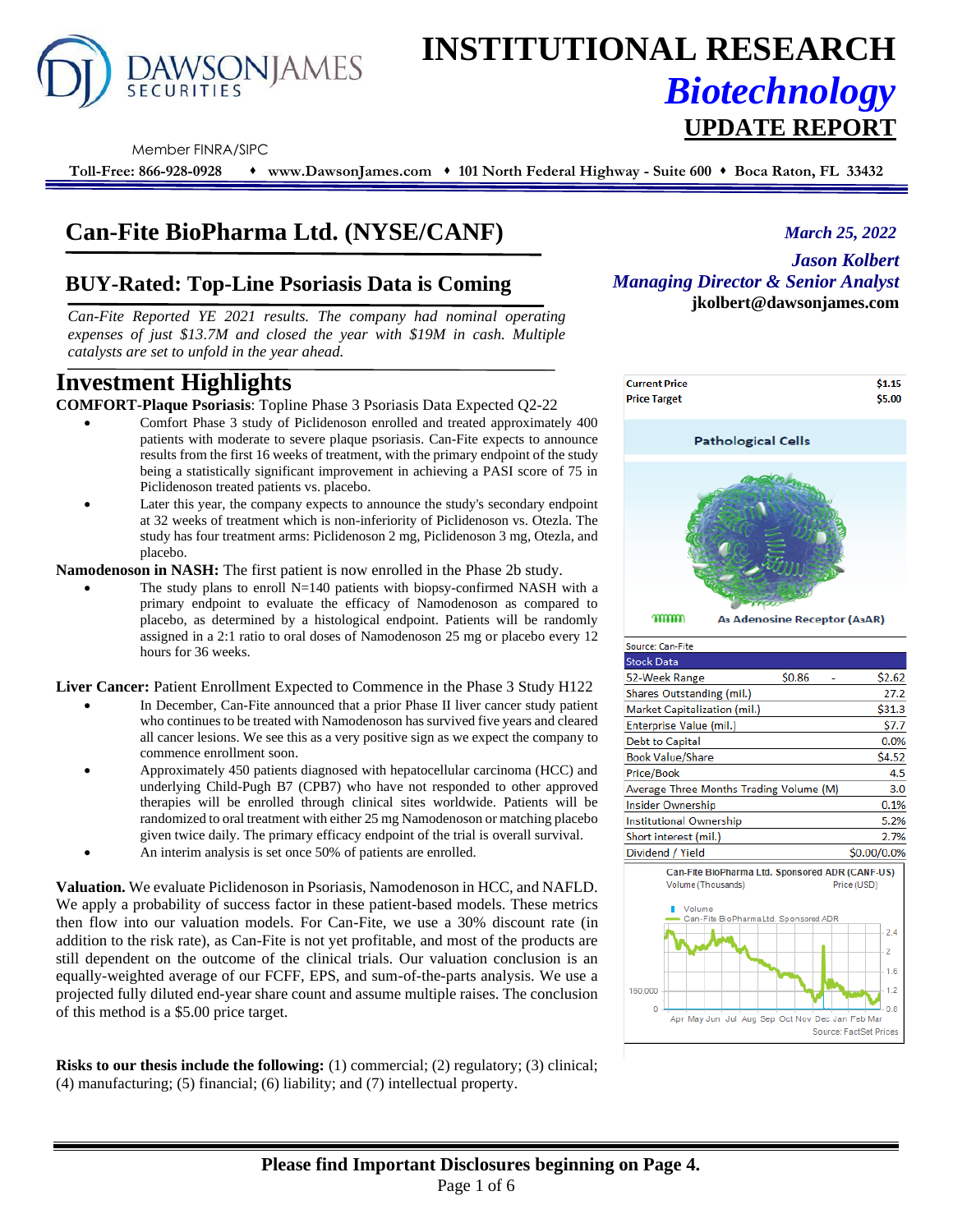

#### **Product Modeling Assumptions**

- 1. We assume the program in RA does not continue but Psoriasis does, to a second pivotal trial. If we assume a similar size, cost, and time for the studies, it suggests we could see U.S. top line data in a year from the current trial.
- 2. We assume Can-Fite may partner Piclidenoson (and Namodenoson). For the purpose of our model, we assume a sliding scale royalty at a base of 25% but rising to 30% based on sales levels. In accordance with this assumption, we only moderately increase G&A expenses as the Company is not likely to build a salesforce in this scenario.
- 3. We assume pricing of \$5,000 in the U.S. and \$3,000 in Europe with 2% year on year increases for Piclidenoson in Psoriasis, and the target population is assumed to be high A3AR expressers.
- 4. A probability success factor of 50% to our models for Psoriasis.
- 5. We assume Namodenoson is approved and launches (U.S. and Europe), for late-stage liver cancer in 2024.
- 6. We assume Namodenoson pricing of \$50,000 in the U.S. and \$35,000 in Europe with a 2% y/y increase.
- 7. A probability success factor of 50% is applied to our HCC model-based, which is based on Phase 2 data.
- 8. A probability success factor of 10% to our U.S. and EU models for NAFLD/NASH as the current Phase 2 study is exploratory, and the clinical development pathway for this indication is long and expensive and may require a partner to pay development costs. As such, we believe it's prudent to heavily discount the indication.
- 9. We do not include CF 602 for the ED indication in our model as the product is still in early stages of testing. We assume a partner is needed to move the project into the clinic.
- 10. We do not include any estimates for COVID.

#### **Exhibit 1. Product Market Models**

| Piclidenoson - CF101 (US)                           | 2018E     | 2019E     | 2020E     | 2021E     | 2022E     | 2023E     | 2024E     | 2025E     | 2026E     | 2027E     | 2028E     | 2029E     | 2030E     |
|-----------------------------------------------------|-----------|-----------|-----------|-----------|-----------|-----------|-----------|-----------|-----------|-----------|-----------|-----------|-----------|
| Psoriasis incidence                                 | 7.178.760 | 322.335   | 468.782   | 7.618.158 | 7.770.521 | 925.931   | 8.084.450 | 8.246.139 | 8.411.061 | 8.579.283 | 8.750.868 | 8,925,886 | 9.104.403 |
| Increase in incidence                               | 2%        | 2%        | 2%        | 2%        | 2%        | 2%        | 2%        | 2%        | 2%        | 2%        | 2%        | 2%        | 2%        |
| Plaque psoriasis (80%)                              | 5.743.008 | 5.857.868 | 5.975.026 | 6.094.526 | 6.216.417 | 6.340.745 | 6.467.560 | 6,596.91  | 6.728.849 | 6.863.426 | 000.695   | 7.140.709 | 7.283.523 |
| Moderate to severe plaque psoriasis (17%)           | 976.311   | 995.838   | 1.015.754 | 1.036.069 | 1.056.791 | 1.077.927 | 1,099,485 | 1.121.475 | 1,143,904 | ,166,782  | ,190,118  | 1.213.920 | 1.238.199 |
| Patients seeking treatment (84%)                    | 820,102   | 836,504   | 853,234   | 870,298   | 887.704   | 905,458   | 923.568   | 942,039   | 960,880   | 980,097   | 999,699   | 1,019,693 | 1.040.087 |
| <b>Market Penetration</b>                           |           |           |           |           |           | 0.0%      | 3.0%      | 6.0%      | 7.0%      | 8.0%      | 9.0%      | 10.0%     | 11.0%     |
| Patients receiving CF101                            |           |           |           |           |           |           | 27,707    | 56,522    | 67.262    | 78,408    | 89.973    | 101.969   | 114,410   |
| Annual cost of treatment                            |           |           |           |           |           | 5.000     | 5.100     | 5.202     | 5.306     | 5.412 S   | 5.520     | 5.631     | 5.743     |
| Increase in Price                                   |           |           |           |           |           | 2%        | 2%        | 2%        | 2%        | 2%        | 2%        | 2%        | 2%        |
| Revenue ('000)                                      |           |           |           |           |           | . .       | 141,306   | 294.029   | 356,893   | 424,356   | 496.687   | 574.170 S | 657.103   |
| Probability of Success                              |           |           |           |           | 65%       | 65%       | 65%       | 65%       | 65%       | 65%       | 65%       | 65%       | 65%       |
| Total Revenue ('000)                                |           |           |           |           |           |           | 91.849    | 191.119   | 231.980   | 275,831   | 322.846   | 373.211   | 427,117   |
| Source: Company reports and Dawson James Securities |           |           |           |           |           |           |           |           |           |           |           |           |           |

| Piclidenoson - CF101 (EU)                                                                               | 2018E      | 2019E      | 2020E      | 2021E        | 2022E                  | 2023E                                               | 2024E                               | 2025E                                | 2026E                                  | 2027E                              | 2028E                                | 2029E                                | 2030E          |
|---------------------------------------------------------------------------------------------------------|------------|------------|------------|--------------|------------------------|-----------------------------------------------------|-------------------------------------|--------------------------------------|----------------------------------------|------------------------------------|--------------------------------------|--------------------------------------|----------------|
| Psoriasis incidence                                                                                     | 11,548,440 | 11,779,409 | 12.014.997 | 12,255,297   | 12.500.403             | 12.750.411                                          | 13,005,419                          | 13,265,528                           | 13,530,838                             | 13,801,455                         | 14.077.484                           | 14,359,034                           | 14,646.214     |
| Increase in incidence                                                                                   | 2%         | 2%         | 2%         | 2%           | 2%                     | 2%                                                  | 2%                                  | 2%                                   | 2%                                     | 2%                                 | 2%                                   | 2%                                   | 2%             |
| Plague psoriasis (80%)                                                                                  | 9.238.752  | 9.423.527  | 9.611.998  | 9.804.238    | 10.000.322             | 10.200.329                                          | 10.404.335                          | 10.612.422                           | 10.824.670                             | 11.041.164                         | 11.261.987                           | 11,487,227                           | 11.716.971     |
| Moderate to severe plaque psoriasis (17%)                                                               | 1,570,588  | 1,602,000  | 1,634,040  | 1,666,720    | 1,700,055              | 1,734,056                                           | 1,768,737                           | 1,804,112                            | 1,840,194                              | 1,876,998                          | 1,914,538                            | 1,952,829                            | 1,991,885      |
| Patients seeking treatment (84%)                                                                        | 1,319,294  | 1,345,680  | 1,372,593  | 1,400,045    | 1,428,046              | 1,456,607                                           | 1,485,739                           | 1,515,454                            | 1,545,763                              | 1,576,678                          | 1,608,212                            | 1,640,376                            | 1,673,184      |
| <b>Market Penetration</b>                                                                               |            |            |            |              |                        | 0.0%                                                | 2.0%                                | 9.0%                                 | 10.0%                                  | 11.0%                              | 12.0%                                | 13.0%                                | 14.0%          |
| Patients receiving CF101                                                                                |            |            |            |              |                        |                                                     | 29.715                              | 136,391                              | 154,576                                | 173,435                            | 192,985                              | 213,249                              | 234,246        |
| Price of treatment                                                                                      |            |            |            |              | s                      | 3.000<br>- \$                                       | 3.060 \$                            | $3,121$ \$                           | $3,184$ \$                             | 3,247<br>s                         | 3.312 S                              | 3.378 S                              | 3.446          |
| Increase in Price                                                                                       |            |            |            |              |                        | 2%                                                  | 2%                                  | 2%                                   | 2%                                     | 2%                                 | 2%                                   | 2%                                   | 2%             |
| Revenue ('000)                                                                                          |            |            |            |              | s                      | \$.<br>$\overline{\phantom{a}}$                     | $\mathbf{r}_\mathsf{S}$<br>90.927   | $\mathbf{r}_\mathbf{S}$<br>425.703   | $\mathbf{r}_\mathbf{S}$<br>492.113     | $\mathbf{r}_\mathbf{S}$<br>563,194 | 639,214 5                            | 720,459 \$                           | 807,224        |
| Probability of Success                                                                                  |            |            |            |              | 65%                    | 65%                                                 | 65%                                 | 65%                                  | 65%                                    | 65%                                | 65%                                  | 65%                                  | 65%            |
| Total Revenue ('000)                                                                                    |            |            |            | $\mathbf{s}$ | $\mathbf{s}$<br>$\sim$ | $\mathbf{s}$<br>$\sim$                              | $59,103$ \$                         | 276,707 \$                           | 319,873 \$                             | 366,076 \$                         | 415,489 \$                           | 468.298 \$                           | 524,696        |
| Namodenos on - CF1 02 (US)                                                                              | 2018E      | 2019E      | 2020E      | 2021E        | 2022E                  | 2023E                                               | 2024E                               | 2025E                                | 2026E                                  | 2027E                              | 2028E                                | 2029E                                | 20305          |
| Hepatocellular Carcinoma incidence                                                                      | 42,355     | 43,202     | 44,066     | 44.947       | 45,846                 | 46,763                                              | 47,698                              | 48,652                               | 49.625                                 | 50,618                             | 51,630                               | 52,663                               | 53,716         |
| Increase in incidence                                                                                   | 2%         | 2%         | 2%         | 2%           | 2%                     | 2%                                                  | 2%                                  | 2%                                   | 2%                                     | 2%                                 | 2%                                   | 2%                                   | 2%             |
| % of deaths due to Sorafenib in patients with Barcelona Clinic Liver Cancer stage CHCC (64%)            | 27,107     | 27,649     | 28,202     | 28,766       | 29,341<br>0.0%         | 29,928<br>0.0%                                      | 30,527                              | 31.137<br>5.0%                       | 31,760<br>6.0%                         | 32,395                             | 33,043                               | 33,704<br>9.0%                       | 34,378         |
| Market Penetration<br>Patients receiving CF101                                                          |            |            |            |              |                        |                                                     | 1.0%<br>305                         | 1,557                                | 1,906                                  | 7.0%<br>2,268                      | 8.0%<br>2.643                        | 3.033                                | 10.0%<br>3,438 |
|                                                                                                         | ×          |            |            |              |                        |                                                     |                                     |                                      |                                        |                                    |                                      |                                      |                |
| Price of treatment<br><b>Increase</b> in Price                                                          |            |            |            |              | 50,000<br>s<br>2%      | 51,000<br>2%                                        | 52.020<br>s<br>2%                   | 53,060<br>s<br>2%                    | 54.122 S<br>2%                         | 55.204 S<br>2%                     | 56,308<br>2%                         | 57,434<br>s<br>2%                    | 58,583<br>2%   |
| Revenue ('000)                                                                                          |            |            |            |              | s<br>a.                | s<br>$\sim$                                         | 15,880<br>s                         | 82.608<br>s                          | 103,135                                | i Ts<br>125,185 S                  | 148,848                              | 174,220 S<br>r.                      | 201,398        |
| Probability of Success                                                                                  |            |            |            |              | 50%                    | 50%                                                 | 50%                                 | 50%                                  | 50%                                    | 50%                                | 50%                                  | 50%                                  | 50%            |
| Total Revenue ('000)                                                                                    |            |            |            |              | ٠                      | ٠                                                   | 7.940                               | 41.304 \$                            | 51,567 \$                              | 62.592 \$                          | 74.424                               | 87,110                               | 100,639        |
| Namodenoson - CF102 (EU)                                                                                | 2018E      | 2019E      | 2020E      | 2021E        | 2022E                  | 2023E                                               | 2024E                               | 2025E                                | 2026E                                  | 2027E                              | 2028E                                | 2029E                                | 2030E          |
| Hepatocellular Carcinoma incidence                                                                      | 54,111     | 55,193     | 56,297     | 57,423       | 58,572                 | 59,743                                              | 60,938                              | 62,157                               | 63,400                                 | 64,668                             | 65,961                               | 67,280                               | 68,626         |
| Increase in incidence                                                                                   | 2%         | 2%         | 2%         | 2%           | 2%                     | 2%                                                  | 2%                                  | 2%                                   | 2%                                     | 2%                                 | 2%                                   | 2%                                   | 2%             |
| % of death occurrence due to Sorafenib in patients with Barcelona Clinic Liver Cancer stage C HCC (64%) | 34,631     | 35.324     | 36,030     | 36.751       | 37,486                 | 38.236                                              | 39,000                              | 39,780                               | 40,576                                 | 41,387                             | 42.215                               | 43,060                               | 43,921         |
| <b>Market Penetration</b>                                                                               |            |            |            |              | 0.0%                   | 0.0%                                                | 1.0%                                | 5.0%                                 | 6.0%                                   | 7.0%                               | 8.0%                                 | 9.0%                                 | 10.0%          |
| Patients receiving CF101                                                                                |            |            |            |              |                        |                                                     | 609                                 | 3,108                                | 3.804                                  | 4,527                              | 5.277                                | 6.055                                | 6,863          |
| Price of treatment                                                                                      |            |            |            | s            | 35,000<br>-S           | 35,700<br>s                                         | 36.414<br>- 5                       | 37,142 \$                            | 37,885<br>- S                          | 38,643<br>- 5                      | 39.416 S                             | 40,204 \$                            | 41,008         |
| Increase in Price                                                                                       |            |            |            |              | 2%                     | 2%                                                  | 2%                                  | 2%                                   | 2%                                     | 2%                                 | 2%                                   | 2%                                   | 2%             |
| Revenue ('000)                                                                                          |            |            |            | s            | $r_{\rm s}$<br>ă.      | $\mathbf{r}_\mathbf{S}$<br>$\overline{\phantom{a}}$ | $\mathbf{r}_{\mathsf{S}}$<br>22.190 | •s.<br>115,432                       | $\mathbf{r}_{\mathsf{S}}$<br>144,115   | 174.927 S                          | $\mathbf{r}_\mathbf{S}$<br>207.993   | $243,445$ \$                         | 281.422        |
| Probability of Success                                                                                  |            |            |            |              | 50%                    | 50%                                                 | 50%                                 | 50%                                  | 50%                                    | 50%                                | 50%                                  | 50%                                  | 50%            |
| <b>Total Revenue ('000)</b>                                                                             |            |            |            | $\mathbf{s}$ | <b>S</b><br>×.         | $\mathbf{s}$<br>$\sim$                              | 11.095 \$                           | 57.716 \$                            | 72.057 \$                              | 87,463 \$                          | 103.996 \$                           | 121.722 \$                           | 140,711        |
| Namodenoson - CF102 (US)                                                                                | 2018E      | 2019E      | 2020E      | 2021E        | 2022E                  | 2023E                                               | 2024E                               | 2025E                                | 2026E                                  | 2027E                              | 2028E                                | 2029E                                | 2030E          |
| NAFLD/NASH                                                                                              | 11,548,440 | 11,779,409 | 12,014,997 | 12,255,297   | 12,500,403             | 12,750,411                                          | 13,005,419                          | 13,265,528                           | 13,530,838                             | 13,801,455                         | 14,077,484                           | 14,359,034                           | 14,646,214     |
| Increase in incidence                                                                                   | 2%         | 2%         | 2%         | 2%           | 2%                     | 2%                                                  | 2%                                  | 2%                                   | 2%                                     | 2%                                 | 2%                                   | 2%                                   | 2%             |
| <b>Market Penetration</b>                                                                               |            |            |            |              |                        |                                                     | 0.25%                               | 0.50%                                | 0.75%                                  | 1.00%                              | 1.00%                                | 1.00%                                | 1.00%          |
| Patients receiving CF101                                                                                |            |            |            |              |                        |                                                     | 32.514                              | 66,328                               | 101,481                                | 138,015                            | 140,775                              | 143,590                              | 146,462        |
| Price of treatment                                                                                      |            |            |            |              |                        | s                                                   | 25,000 \$                           | 25,500 \$                            | 26,010 \$                              | 26,530 \$                          | 27,061<br>- S                        | 27,602 \$                            | 28,154         |
| Increase in Price                                                                                       |            |            |            |              |                        |                                                     | 2%                                  | 2%                                   | 2%                                     | 2%                                 | 2%                                   | 2%                                   | 2%             |
| Revenue ('000)                                                                                          |            |            |            |              | s                      | s                                                   | $\cdot$ $\cdot$<br>812.839          | $\cdot$ $\cdot$ $\cdot$<br>1.691.355 | $\mathbf{r}_\mathbf{S}$<br>2.639.528   | $3.661.554$ S                      | $\mathbf{r}_\mathbf{S}$<br>3,809,480 | $\mathbf{r}_\mathbf{S}$<br>3.963.383 | 4.123.504      |
| Probability of Success                                                                                  |            |            |            |              | 10%                    | 10%                                                 | 10%                                 | 10%                                  | 10%                                    | 10%                                | 10%                                  | 10%                                  | 10%            |
| <b>Total Revenue ('000)</b>                                                                             |            |            |            | $\mathbf{s}$ | $\sim$<br>s            | $\sim$<br>s                                         | 81.284 \$                           | 169.135 \$                           | 263.953 \$                             | 366,155 S                          | 380.948 \$                           | 396,338 \$                           | 412,350        |
| Namodenoson - CF102 (EU-5)                                                                              | 2018E      | 2019E      | 2020E      | 2021E        | 2022E                  | 2023E                                               | 2024E                               | 2025E                                | 2026E                                  | 2027E                              | 2028E                                | 2029E                                | 2030E          |
| NAFLD/NASH                                                                                              | 11,548,440 | 11,779,409 | 12.014.997 | 12,255,297   | 12,500,403             | 12.750.411                                          | 13,005,419                          | 13,265,528                           | 13,530,838                             | 13,801,455                         | 14,077,484                           | 14,359,034                           | 14,646,214     |
| Increase in incidence                                                                                   | 2%         | 2%         | 2%         | 2%           | 2%                     | 2%                                                  | 2%                                  | 2%                                   | 2%                                     | 2%                                 | 2%                                   | 2%                                   | 2%             |
| <b>Market Penetration</b>                                                                               |            |            |            |              |                        |                                                     | 0.00%                               | 0.25%                                | 0.50%                                  | 0.75%                              | 1.00%                                | 1.00%                                | 1.00%          |
| Patients receiving CF101                                                                                |            |            |            |              |                        |                                                     |                                     | 33,164                               | 67,654                                 | 103,511                            | 140,775                              | 143,590                              | 146,462        |
| Price of treatment                                                                                      |            |            |            |              |                        | s                                                   | 20,000 \$                           | 20.400 S                             | 20,808<br>s                            | 21,224 \$                          | 21.649<br>- S                        | 22,082<br>-S                         | 22,523         |
| Increase in Price                                                                                       |            |            |            |              |                        |                                                     | 2%                                  | 2%                                   | 2%                                     | 2%                                 | 2%                                   | 2%                                   | 2%             |
| Revenue ('000)                                                                                          |            |            |            |              |                        | s                                                   | $\mathbf{r}_\mathsf{S}$             | 676,542                              | S 1.407.748<br>$\mathbf{r}_\mathbf{S}$ | 2,196,932 S                        | $\cdot$ $\cdot$ $\cdot$<br>3,047,584 | $\mathbf{r}_\mathbf{s}$<br>3,170,707 | 3.298.803      |
| Probability of Success                                                                                  |            |            |            |              | 10%                    | 10%                                                 | 10%                                 | 10%                                  | 10%                                    | 10%                                | 10%                                  | 10%                                  | 10%            |
| <b>Total Revenue ('000)</b>                                                                             |            |            |            | $\mathbf{s}$ | $\mathbf{s}$<br>٠      | s                                                   | $\mathbf{s}$                        | 67.654 \$                            | 140.775 \$                             | 219.693 S                          | 304.758 \$                           | 317.071 \$                           | 329,880        |

*Source: Dawson James Securities estimates, company reports*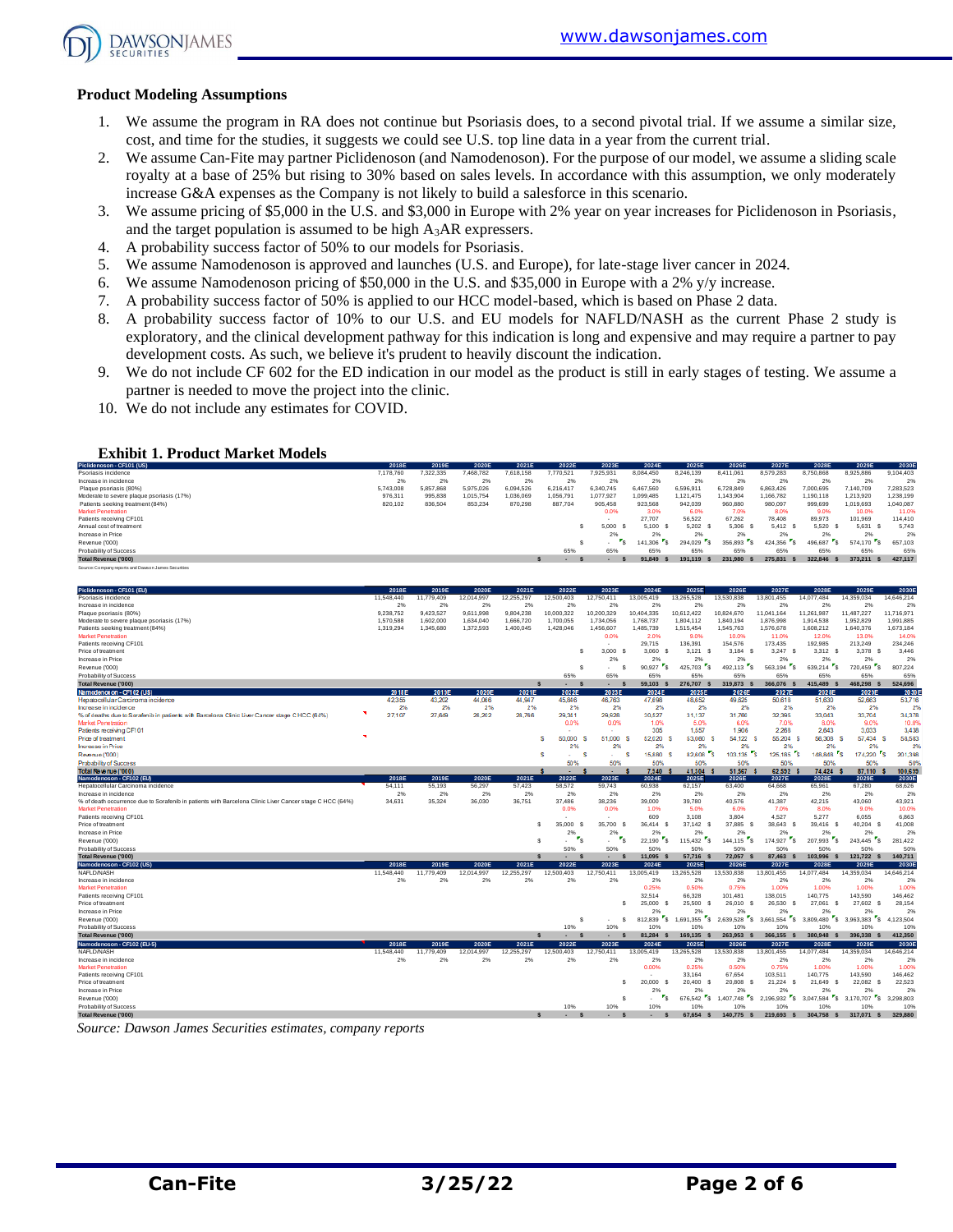

#### **Exhibit 2. Income Statement**

| Can-Fite Biopharma.: Income Statement (\$000)                        |                |                          |                  |                  |                  |                  |                          |                  |                  |                  |                  |                  |
|----------------------------------------------------------------------|----------------|--------------------------|------------------|------------------|------------------|------------------|--------------------------|------------------|------------------|------------------|------------------|------------------|
| .: YE December 31                                                    | 2019A          | 2020A                    | 2021A            | 2022E            | 2023E            | 2024E            | 2025E                    | 2026E            | 2027E            | 2028E            | 2029E            | 2030E            |
|                                                                      |                |                          |                  |                  |                  |                  |                          |                  |                  |                  |                  |                  |
| Revenue:                                                             | 2,032          | 763                      | 853              |                  |                  |                  |                          |                  |                  |                  |                  |                  |
| Piclidenoson (CF-101), Rheumatoid Arthritis U.S.                     |                |                          |                  |                  |                  | $\sim$           | $\overline{\phantom{a}}$ |                  |                  |                  |                  |                  |
| Piclidenoson (CF-101), Rheumatoid Arthritis EU                       |                |                          |                  |                  |                  | $\sim$           | $\sim$                   |                  | $\sim$           |                  | $\sim$           |                  |
| Piclidenoson (CF-101), Psoriasis U.S.                                |                |                          |                  |                  |                  | 91.849           | 191,119                  | 231,980          | 275,831          | 322,846          | 373.211          | 427,117          |
|                                                                      |                |                          |                  |                  |                  | 59.103           |                          |                  |                  |                  | 468.298          |                  |
| Piclidenoson (CF-101), Psoriasis EU                                  |                |                          |                  |                  |                  |                  | 276,707                  | 319,873          | 366,076          | 415,489          |                  | 524,696          |
| Namodenoson HCC U.S.                                                 |                |                          |                  |                  |                  | 7,940            | 41,304                   | 51,567           | 62,592           | 74,424           | 87,110           | 100,699          |
| Namodenoson HCC EU                                                   |                |                          |                  |                  |                  | 11,095           | 57,716                   | 72,057           | 87,463           | 103,996          | 121,722          | 140,711          |
| Namodenoson NASH/NAFLD U.S.                                          |                |                          |                  |                  |                  | 81,284           | 169,135                  | 263,953          | 366,155          | 380,948          | 396.338          | 412,350          |
| Namodenoson NASH/NAFLD EU                                            |                |                          |                  |                  |                  |                  | 67.654                   | 140,775          | 219.693          | 304,758          | 317.071          | 329,880          |
| <b>Total Product Sales</b>                                           | 2.032          | 763                      | 853              |                  |                  | 158.892          | 509,130                  | 603,421          | 704,499          | 812,760          | 928,618          | 1,052,512        |
| Milestone From Gebro Holdings                                        |                |                          |                  |                  |                  |                  |                          |                  |                  |                  |                  |                  |
| Piclidenoson (CF-101), Rheumatoid Arthritis U.S.                     |                |                          |                  |                  |                  |                  |                          |                  |                  |                  |                  |                  |
| <b>Royalty Rate from Global Partnership</b>                          |                |                          |                  |                  |                  |                  |                          |                  |                  |                  |                  |                  |
|                                                                      |                |                          |                  |                  |                  |                  |                          |                  |                  |                  |                  |                  |
| Piclidenoson (CF-101), Rheumatoid Arthritis EU                       |                |                          |                  |                  |                  |                  |                          |                  |                  |                  |                  |                  |
| <b>Royalty Rate from Global Partnership</b>                          |                |                          |                  |                  |                  |                  |                          |                  |                  |                  |                  |                  |
| Piclidenoson (CF-101), Psoriasis U.S.                                |                |                          |                  |                  |                  | 22,962           | 47,780                   | 57,995           | 68,958           | 80,712           | 93,303           | 106,779          |
| Royalty Rate from Global Partnership                                 |                |                          |                  |                  |                  | 39%              | 17%                      | 18%              | 19%              | 19%              | 20%              | 20%              |
| Piclidenoson (CF-101), Psoriasis EU                                  |                |                          |                  |                  |                  | 22,962           | 47,780                   | 57,995           | 68,958           | 80,712           | 93,303           | 106,779          |
| <b>Royalty Rate from Global Partnership</b>                          |                |                          |                  |                  |                  | 39%              | 17%                      | 18%              | 19%              | 19%              | 20%              | 20%              |
| Namodenoson HCC U.S.                                                 |                |                          |                  |                  |                  | 1,985            | 10,326                   | 12,892           | 15,648           | 18,606           | 21,777           | 25,175           |
| <b>Royalty Rate from Global Partnership</b>                          |                |                          |                  |                  |                  | 25%              | 25%                      | 25%              | 25%              | 25%              | 25%              |                  |
|                                                                      |                |                          |                  |                  |                  |                  |                          |                  |                  |                  |                  | 25%              |
| Namodenoson HCC EU                                                   |                |                          |                  |                  |                  | 2,774            | 14,429                   | 18,014           | 23,615           | 28,079           | 32,865           | 37,992           |
| <b>Royalty Rate from Global Partnership</b>                          |                |                          |                  |                  |                  | 25%              | 25%                      | 25%              | 27%              | 27%              | 27%              | 27%              |
| Namodenoson NASH/NAFLD U.S.                                          |                |                          |                  |                  |                  | 20,321           | 42,284                   | 65,988           | 93,223           | 96,989           | 100,908          | 104,984          |
| <b>Royalty Rate from Global Partnership</b>                          |                |                          |                  |                  |                  | 25%              | 25%                      | 25%              | 25%              | 25%              | 25%              | 25%              |
| Namodenoson NASH/NAFLD EU                                            |                |                          |                  |                  |                  |                  | 16,914                   | 35,194           | 54,923           | 76.190           | 79,268           | 82,470           |
| <b>Royalty Rate from Global Partnership</b>                          |                |                          |                  |                  |                  |                  | 25%                      | 25%              | 25%              | 25%              | 25%              | 25%              |
| Total royalties, collaborative revenue                               |                |                          |                  |                  |                  |                  |                          |                  |                  |                  |                  |                  |
| <b>Total Revenue</b>                                                 | 2.032          | 763                      | 853              | real             |                  | 71,004           | 179,512                  | 248,078          | 325,325          | 381,287          | 421,423          | 464,180          |
|                                                                      |                |                          |                  |                  |                  |                  |                          |                  |                  |                  |                  |                  |
|                                                                      |                |                          |                  |                  |                  |                  |                          |                  |                  |                  |                  |                  |
| Expenses:                                                            |                |                          |                  |                  |                  |                  |                          |                  |                  |                  |                  |                  |
| Partnership Costs including COGS                                     | ٠              | $\overline{\phantom{a}}$ |                  |                  |                  | 7,945            | 25,457                   | 30,171           | 35,225           | 40,638           | 46,431           | 52,626           |
| %COGS                                                                |                |                          |                  | 5%               | 5%               | 5%               | 5%                       | 5%               | 5%               | 5%               | 5%               | 5%               |
| Research and Development                                             | 10,976         | 11,951                   | 9,850            | 10,047           | 10,248           | 10,453           | 10,662                   | 10,875           | 11,093           | 11,315           | 11,541           | 11,772           |
| %R&D                                                                 |                |                          |                  |                  |                  |                  |                          |                  |                  |                  |                  |                  |
| General and Administrative                                           | 3,059          | 2,951                    | 3,845            | 8,000            | 12,000           | 12,600           | 13,230                   | 13,892           | 14,586           | 15,315           | 16,081           | 16,885           |
| %SG&A                                                                |                |                          |                  |                  |                  |                  |                          |                  |                  |                  |                  |                  |
|                                                                      |                |                          |                  |                  |                  |                  |                          |                  |                  |                  |                  |                  |
| <b>Total Expenses</b>                                                | 14,035         | 14,902                   | 13,695           | 18.047           | 22,248           | 30,997           | 49,348                   | 54,938           | 60,904           | 67,268           | 74,053           | 81,282           |
|                                                                      | (12,003)       | (14.139)                 | (12, 842)        | (18, 047)        | (22.248)         | 40.007           | 130.163                  | 193.140          | 264.421          | 314.019          | 347.370          | 382.897          |
| Operating Income (Loss)                                              |                |                          |                  |                  |                  |                  |                          |                  |                  |                  |                  |                  |
| Finance expenses                                                     | 693            |                          |                  |                  |                  |                  |                          |                  |                  |                  |                  |                  |
| Finance income                                                       | 3,109          | (304)                    | 227              |                  |                  |                  |                          |                  |                  |                  |                  |                  |
|                                                                      |                |                          |                  |                  |                  |                  |                          |                  |                  |                  |                  |                  |
| <b>Total Other Income</b>                                            | 2,416          | (304)                    | 227              |                  |                  |                  |                          |                  |                  |                  |                  |                  |
| <b>Pretax Income</b>                                                 | (9,587)        | (13, 835)                | (12, 615)        | (18,047)         | (22, 248)        | 40,007           | 130,163                  | 193,140          | 264,421          | 314,019          | 347,370          | 382.897          |
| Taxes on income                                                      |                |                          |                  |                  |                  |                  |                          |                  |                  |                  |                  |                  |
| Adjustments arising from translating financial statements of foreign |                |                          |                  |                  |                  |                  |                          |                  |                  |                  |                  |                  |
| operations                                                           |                |                          |                  |                  |                  | 2,000            | 10,413                   | 23,177           | 66,105           | 94,206           | 111,158          | 130,185          |
|                                                                      |                | (715)                    | (2,590)          |                  |                  |                  |                          |                  |                  |                  |                  |                  |
|                                                                      |                |                          |                  |                  |                  |                  |                          |                  |                  |                  |                  |                  |
| Remeasurement loss from defined benefit plans                        |                |                          |                  |                  |                  |                  |                          |                  |                  |                  |                  |                  |
| <b>Tax Rate</b>                                                      |                |                          |                  |                  |                  | 5%               |                          | 12%              | 25%              | 30%              | 32%              | 34%              |
| <b>GAAP Net Income (Loss)</b>                                        | (9,587)        | (14, 443)                | (12, 615)        | (18,047)         | (22, 248)        | 40,007           | 130,163                  | 193,140          | 264,421          | 314,019          | 347,370          | 382,897          |
|                                                                      |                |                          |                  |                  |                  |                  |                          |                  |                  |                  |                  |                  |
| <b>Total comprehensive loss</b>                                      | (9,587)        | (15, 158)                | (15, 205)        | (18,047)         | (22, 248)        | 42,007           | 119,750                  | 169,964          | 198,316          | 219,814          | 236,212          | 252,712          |
|                                                                      |                |                          |                  |                  |                  |                  |                          |                  |                  |                  |                  |                  |
| <b>GAAP-EPS</b>                                                      | (1.77)         | (1.02)                   | (0.58)           | (0.36)           | (0.44)           | 0.79             | 2.57                     | 3.80             | 5.18             | 6.12             | 6.75             | 7.41             |
| GAAP-EPS (Dil)                                                       | (1.35)         | (0.48)                   | (0.33)           | (0.23)           | (0.28)           | 0.50             | 1.61                     | 2.37             | 3.23             | 3.83             | 4.22             | 4.63             |
| Wgtd Avg ADR Shrs (Bas) - '000s<br>Wgtd Avg ADR Shrs (Dil) - '000s   | 5,833<br>8,910 | 17,191<br>29,866         | 21,416<br>38,014 | 50,075<br>80,120 | 50,276<br>80,441 | 50,477<br>80,763 | 50,679<br>81,087         | 50,882<br>81,412 | 51,086<br>81,738 | 51,291<br>82,065 | 51,496<br>82.394 | 51,703<br>82,724 |

*Source: Dawson James Securities estimates, company reports*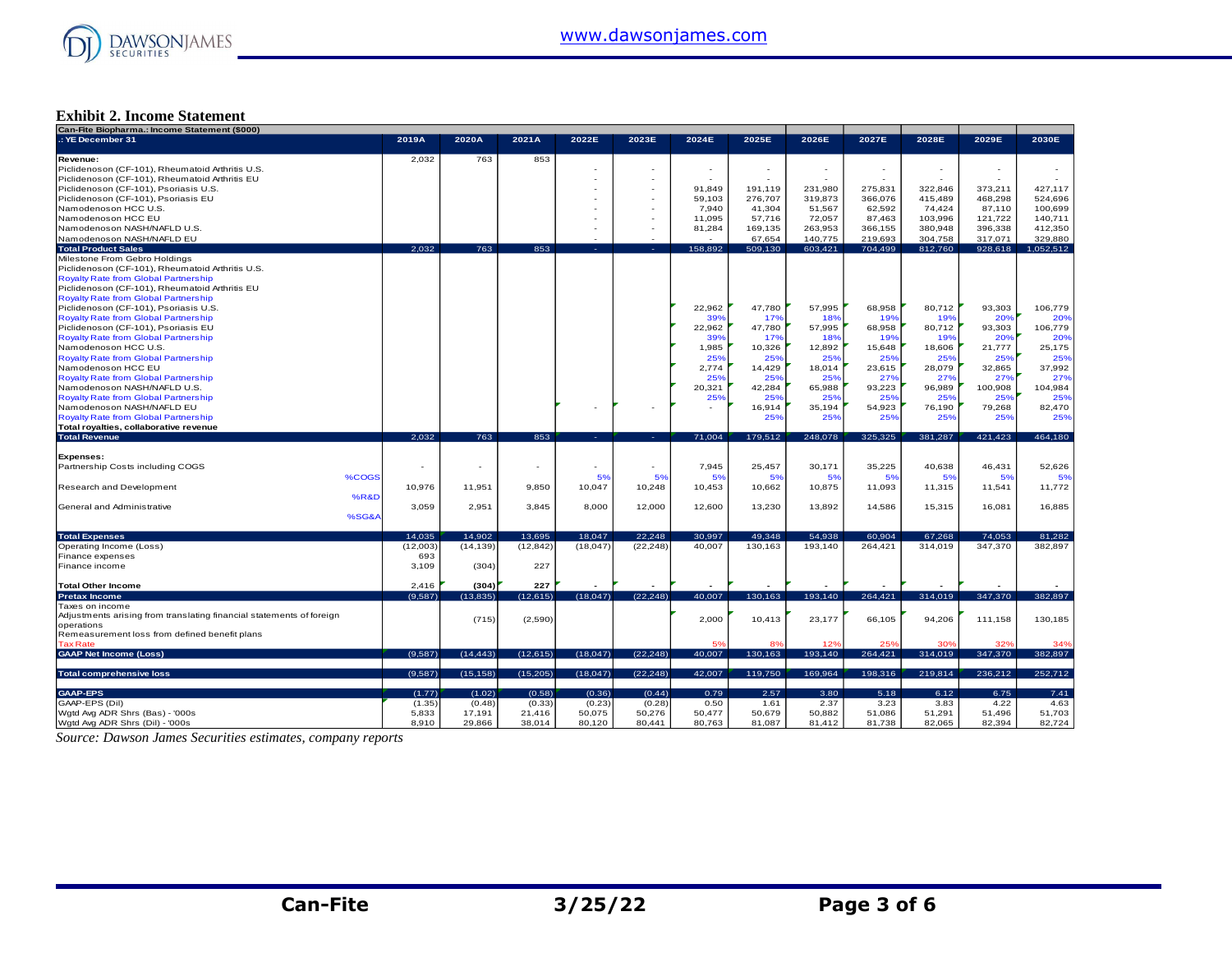

#### **Risk Analysis**

In addition to the typical risks associated with development stage specialty pharmaceutical companies, potential risks specific to Can-Fite are as follows:

**Financial risk.** The Company may need to raise capital in the marketplace, and there can be no assurances that the Company will be able to successfully raise capital and/or do so on favorable terms.

**Clinical and regulatory risk**. Lead products must start and complete clinical trials. Trials may not produce results sufficient for regulatory approval.

**Partnership risk.** Can-Fite may seek partnerships for clinical development support and commercialization. We have no specific knowledge of any discussions with possible partners today, and there can be no assurances that the Company will be able to secure a favorable partnership.

**Commercial risk.** There are no assurances that the Company will be able to secure favorable pricing, commercially launch products, and achieve significant market share to become profitable.

**Legal and intellectual property risk.** The Company may have to defend its patents and technical know-how, and there can be no assurances that the patents will not be infringed or will be held as valid if challenged, and or that the Company may infringe on third parties' patents.

#### **Important Disclosures:**

#### **Price Chart:**



Price target and rating changes over the past three years:

Initiated – Buy – December 13, 2018 – Price Target \$7

Update – Buy – March 26, 2019 – Price Target \$6

Update – Buy – May 21, 2019 – Price Target \$9 (adjusted down after reverse stock split).

- Update Buy August 7, 2019 Price Target \$9
- Update Buy September 11, 2019 Price Target \$9
- Update Buy September 18, 2019 Price Target \$9
- Update Buy September 23, 2019 Price Target \$9
- Update Buy October 15, 2019 Price Target \$9
- Update Buy October 31, 2019 Price Target \$9
- Update Buy November 4, 2019 Price Target \$9 Update – Buy – December 2, 2019 – Price Target \$9
- Update Buy December 11, 2019 Price Target \$9
- Update Buy February 3, 2020 Price Target \$9
- Update Buy February 19, 2020 Price Target \$9
- Update Buy March 5, 2020 Price Target \$9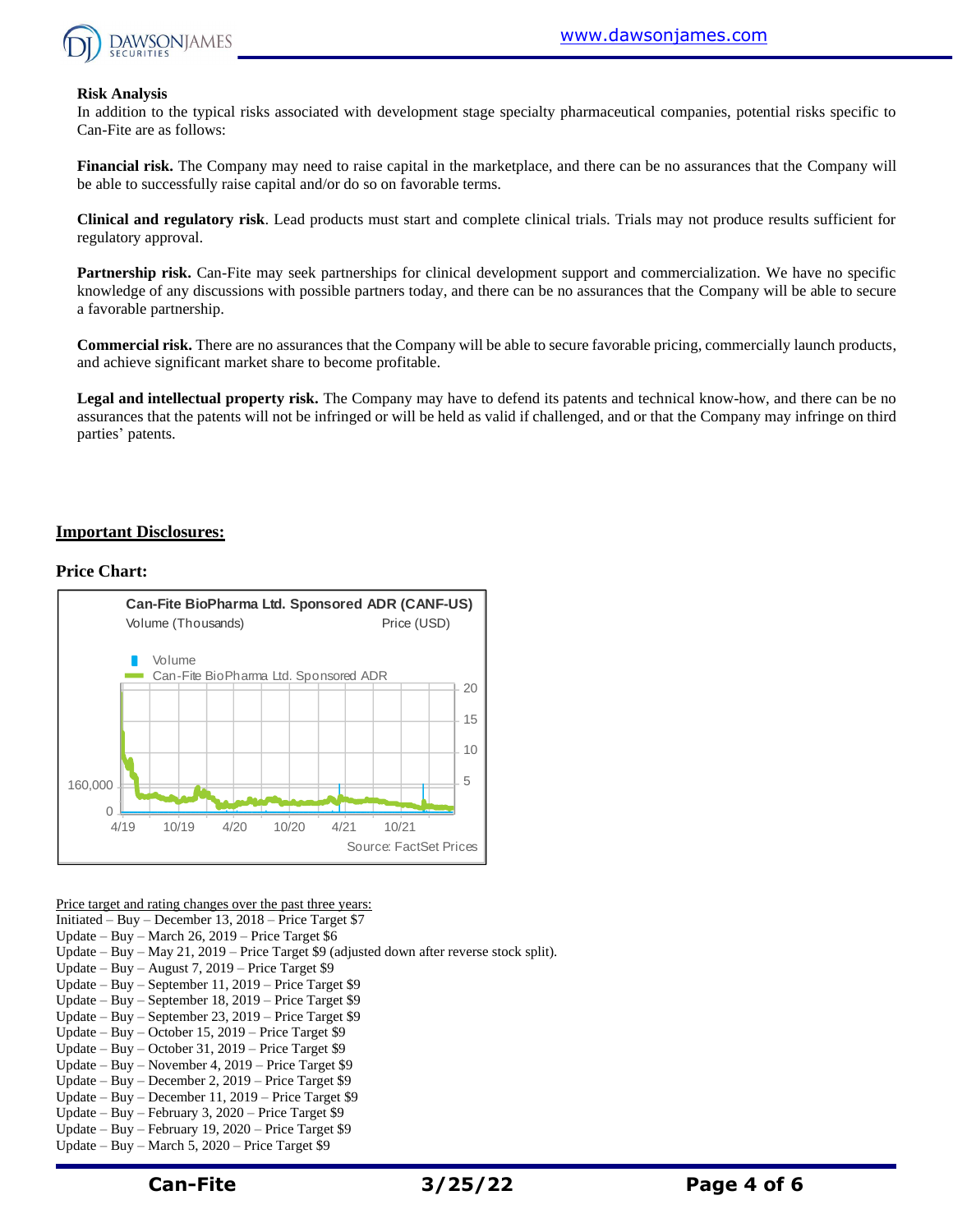

Update – Buy – April 13, 2020 – Price Target \$9 Update – Buy – April 20, 2020 – Price Target \$9 Update – Buy – May 19, 2020 – Price Target \$9 Update – Buy – June 1, 2020 – Price Target \$9 Update – Buy – June 9, 2020 – Price Target \$9 PT Change – Buy – June 10, 2020 – Price Target lowered from \$9 to \$7.0 Update – Buy – June 30, 2020 – Price Target \$7 Update – Buy – July 30, 2020 – Price Target \$7 Update – Buy – August 31, 2020 – Price Target \$7 PT Change – Buy – October 6, 2020 – Price Target \$5 Update – Buy – November 16, 2020 – Price Target \$5 Update – Buy – December 1, 2020 – Price Target \$5 Update – Buy – January 25, 2021 – Price Target  $$5$ Update – Buy – February 23, 2021 – Price Target  $$5$ Update – Buy – March 5, 2021 – Price Target \$5 Update – Buy – March 29, 2021 – Price Target \$5 Update – Buy – April 22, 2021 – Price Target \$5 Update – Buy – April 29, 2021 – Price Target \$5 Update – Buy – May 27, 2021 – Price Target \$5 Update – Buy – June 4, 2021 – Price Target \$5 Update – Buy – July 8,  $2021$  – Price Target \$5 Update – Buy – August 27, 2021 – Price Target  $$5$ Update – Buy – December 7, 2021 – Price Target \$5 Update – Buy – December 20, 2021 – Price Target \$5 Update – Buy – January 5, 2022 – Price Target \$5 Update – Buy – January 31, 2022 – Price Target \$5 Update – Buy – March 8, 2022 – Price Target \$5

Update – Buy – March 25, 2022 – Price Target \$5

Dawson James Securities, Inc. (the "Firm") is a member of the Financial Industry Regulatory Authority ("FINRA") and the Securities Investor Protection Corporation ("SIPC").

The Firm does not make a market in the securities of the subject Company (s). The Firm has NOT engaged in investment banking relationships with CANF in the prior twelve months, as a manager or co-manager of a public offering and has NOT received compensation resulting from those relationships. The Firm may seek compensation for investment banking services in the future from the subject Company (s). The Firm has NOT received other compensation from the subject Company (s) in the last 12 months for services unrelated to managing or co-managing of a public offering.

Neither the research analyst(s) whose name appears on this report nor any member of his (their) household is an officer, director or advisory board member of these companies. The Firm and/or its directors and employees may own securities of the Company (s) in this report and may increase or decrease holdings in the future. As of March 3, 2022 the Firm as a whole did not beneficially own 1% or more of any class of common equity securities of the subject company(s) of this report. The Firm, its officers, directors, analysts or employees may affect transactions in and have long or short positions in the securities (or options or warrants related to those securities) of the Company (s) subject to this report. The Firm may affect transactions as principal or agent in those securities.

Analysts receive no direct compensation in connection with the Firm's investment banking business. All Firm employees, including the analyst(s) responsible for preparing this report, may be eligible to receive non-product or service-specific monetary bonus compensation that is based upon various factors, including total revenues of the Firm and its affiliates as well as a portion of the proceeds from a broad pool of investment vehicles consisting of components of the compensation generated by investment banking activities, including but not limited to shares of stock and/or warrants, which may or may not include the securities referenced in this report.

Although the statements in this report have been obtained from and are based upon recognized statistical services, issuer reports or communications, or other sources that the Firm believes to be reliable, we cannot guarantee their accuracy. All opinions and estimates included in this report constitute the analyst's judgment as of the date of this report and are subject to change without notice.

**Information about risks can be found in the "RISK ANALYSIS" sections of this report.**